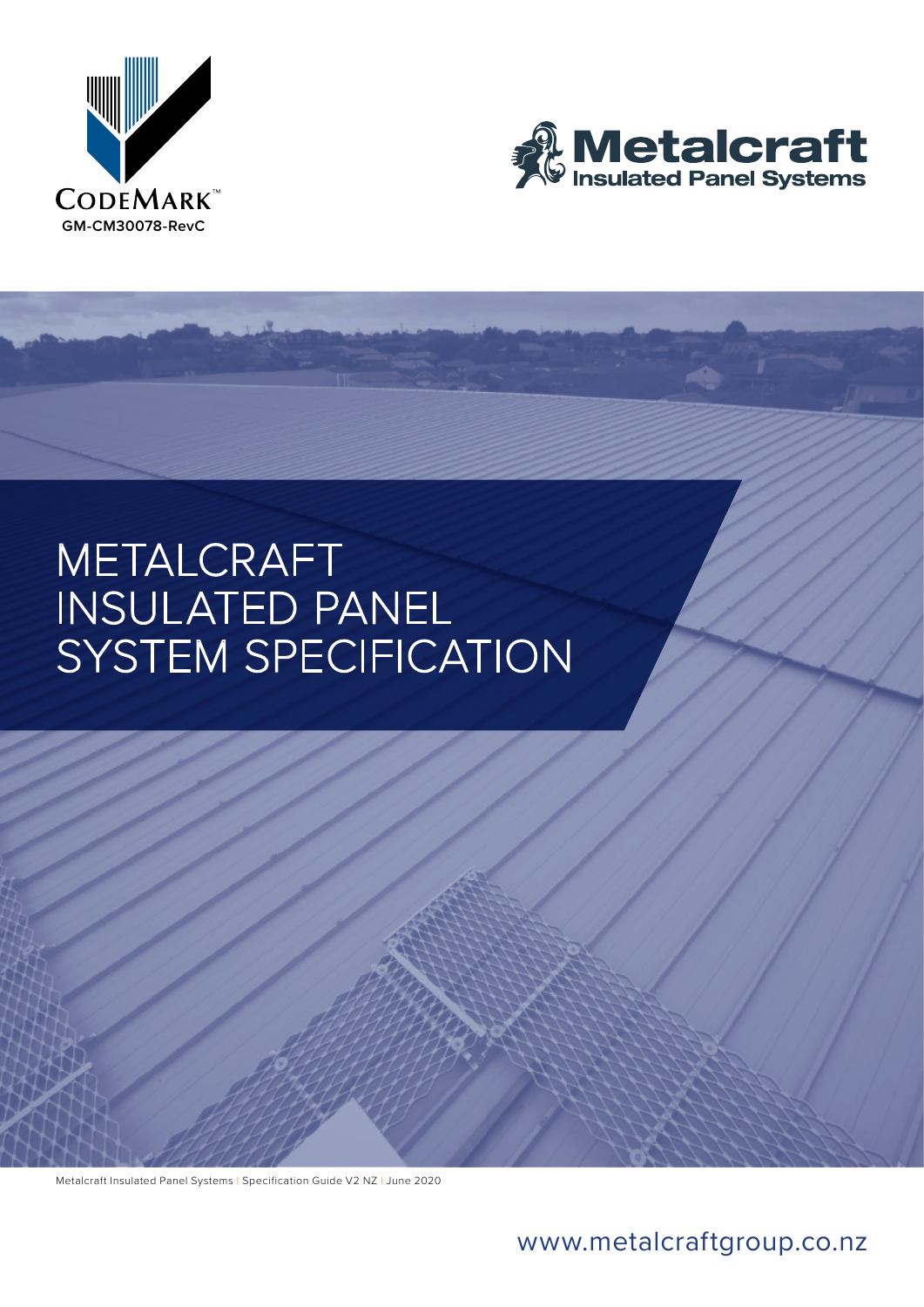### **INDEX**

| $\mathbf{1}$ | <b>General</b>                  | 2              |
|--------------|---------------------------------|----------------|
| 2.           | <b>Documents</b>                | $\overline{2}$ |
| 3.           | <b>Related products</b>         | 3              |
| 4.           | <b>Manufacturer's documents</b> | 3              |
| 5.           | Warranty                        | 3              |
| 6.           | Performance                     | 3              |
|              | 7. Products                     | 3              |
| 8.           | Execution                       | 4              |
|              | 9. Application                  | 4              |
|              | 10. Completion                  | 5              |
| 11.          | Insulated wall and roof panels  | 5              |
|              | 12. Useful links                | 5              |



**139 Roscommon Road, Wiri, Auckland sales@metpanels.co.nz + 64 9 277 8844 www.metalcraftgroup.co.nz**

# **1. GENERAL**

This section relates to the fabrication, supply and installation of Metalcraft EPS Insulated Panels (ThermoSpan and ThermoPanel), prepainted steel wall and roof panels.

# **2. DOCUMENTS**

Documents referred to:

- Performance clauses of NZBC.
- **Clause B1 STRUCTURE:** Performance B1.3.3, B1.3.2, B1.3.4 (b), (c), (d) and (e) for the relevant physical conditions of B1.3.3 (a), (b), (e), (f), (h) and (j).
- **Clause B2 DURABILITY:** Performance B2.3.1(a).
- **Clause C3 FIRE AFFECTING AREAS BEYOND THE FIRE SOURCE:** C3.4(a) where a material group 1.
- **Clause E2 EXTERNAL MOISTURE:** Performance E2.3.2, E2.3.2, E2.3.3, E2.3.7 (b) and (c).
- **Clause E3 INTERNAL MOISTURE:** Performance E3.3.1, E3.3.4, E3.3.5 and E3.3.6.
- **Clause F2 HAZARDOUS BUILDING MATERIALS:** Performance F2.3.1.
- **Clause G3 FOOD PREPARATION & PREVENTION OF CONTAMINATION:**  Performance G3.3.2 (a) and (b).
- **Clause H1 THERMAL EFFICIENCY:**  Performance H1.3.1 (a) and (b), H1.3.2E for the relevant physical conditions of H1.3.3 (c) and (e).

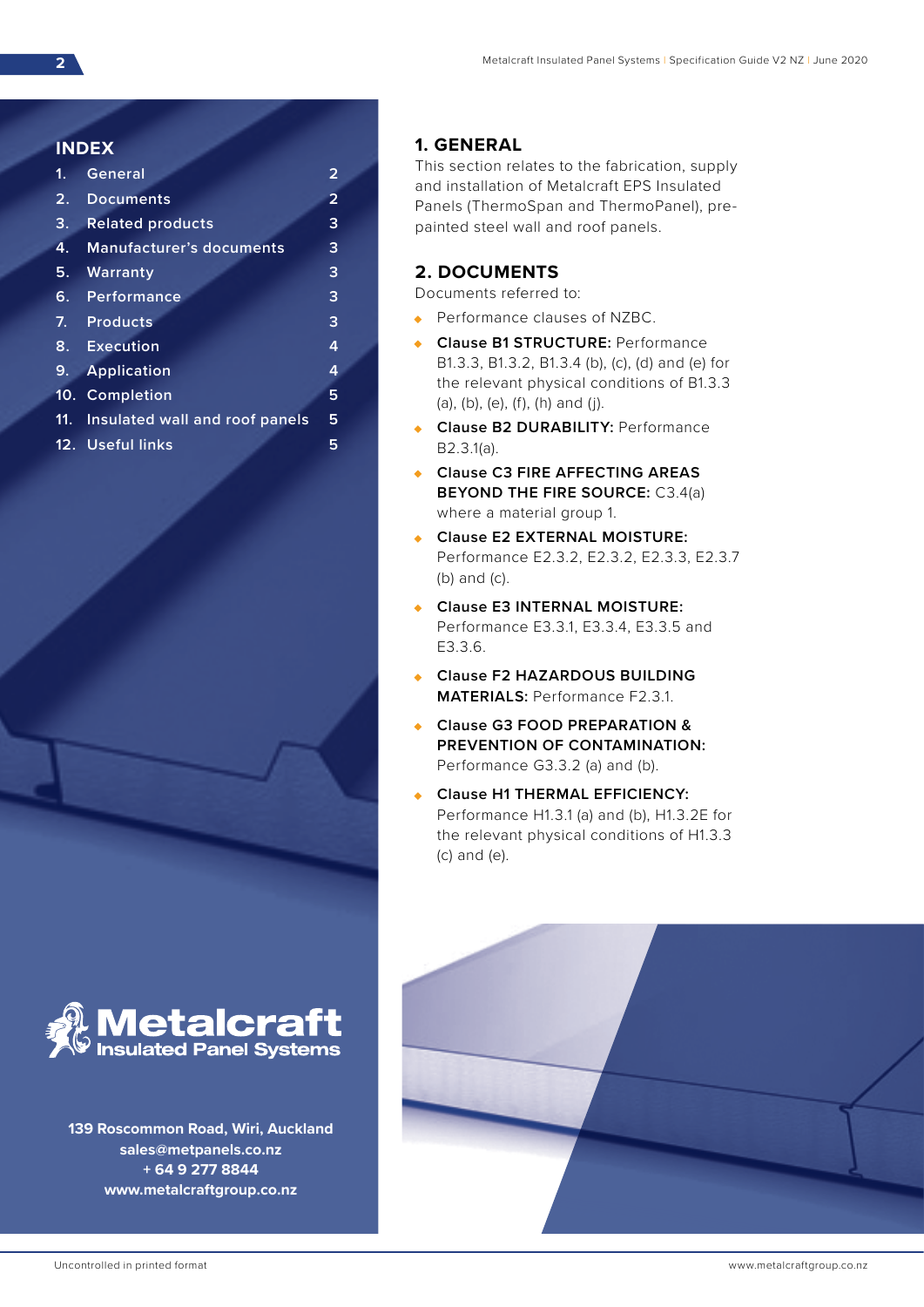# **3. RELATED DOCUMENTS**

- AS/NZS 1170- Structural Design Actions
- NZS 3604: 2011 Timber Framed Buildings
- NZS 3404: 2009 Steel Structures Standard
- NZS 4211: 2008 Specification for performance windows
- AS 1397: Steel Sheet and strip-hot-dipped, zinc coated and aluminium/zinc-coated
- AS 3715: Metal Finishing Thermoset powder coatings for Architectural applications
- BS EN 10326 Continuously hot-dip coated strip and sheet of structural steel

# **4. MANUFACTURER'S DOCUMENTS**

Metalcraft Insulated Panels:

- CodeMark certificate: GM-CM30078 (RevC)
- CodeMark Declaration
- **pass™** Product Assurance Supplier Statement
- Care and Maintenance Guide
- Warranty General, Terms and Conditions
- Design and Installation Guide

ThermoSpan and ThermoPanel data and specification sheets that are related to the work:

- ThermoSpan- Commercial Roofing Guide (CREPS / 14/12/2018)
- ThermoSpan- Residential Roofing Guide (RREPS / 2016)
- ThermoPanel EPS- Controlled Environment Guide (TPEPS / 14/12/2018)
- ThermoPanel EPS- Wall Details (TPWD / 14/12/2018)
- Metalcraft ThermoSpan & ThermoPanel Data and Span Tables
- Engineering Reviews and Detailing
- Insulated Panel Industry Guides

### **Metalcraft Insulated Panel Systems**

http://www.metalcraftgroup.co.nz/products/ metal-insulated-sandwich-panels/ Office Telephone- +64 9 277 8844 139 Rosscommon Road, Manukau, Auckland

It is important that all construction professionals have ready access to our up-todate technical documentation. We would urge all interested parties to access our website for all recent relevant technical information

to avoid any potential issues with specifying, installing, handling or maintaining Metalcraft panel products.

# **5. WARRANTY**

Refer to Metalcraft Insulated panels:

- Warranty General Terms and Conditions (v1/ May 2017)
- Contractors/installer Installation workmanship warranty
- NZ Steel Material extended warranty

# **6. PERFORMANCE Fixings for wind and EQ**

- Design and use the fixings appropriate for the wind loads on various elements as given by AS/NZS 1170.2.
- Use fixings and methods capable of sustaining the loads appropriate to the area as required by NZS 1170.5. Minimum pull out rib fixing of 1.8kN.
- This clause might only apply where the method of fixing the panels is required, by design or regulation, to comply with the earthquake requirements of NZS 1170.

# **External cladding system (roof and wall)**

Metalcraft Insulated panels comply with B2/AS1 provided they are maintained in accordance with Metalcraft and NZ Steel Care and Maintenance requirements.

### **Thermal**

Metalcraft Insulated Panels 100mm thick EPS will provide a thermal resistance R Value 2.63 (at 6 degrees C). Thermal transmittance 0.38 (U value –  $W/m2k^{\circ}$ ).

### **Air leakage**

The double tongue and groove joint assembly of the Metalcraft Insulated Panel allows air leakage of less than 0.52m<sup>3</sup>/hr/m<sup>2</sup>.

# **7. PRODUCTS**

# **Metalcraft roof, ceiling and wall insulated panels**

### **Comprising of:**

Class S Standard EPS fire resistant, insulated core, sandwiched between flat or profiled NZ Steel 0.59 mm CP & CPX Grade, Z275 steel with a zinc/aluminium alloy coating of ZINCALUME to AS 1397. Finish coat of 25

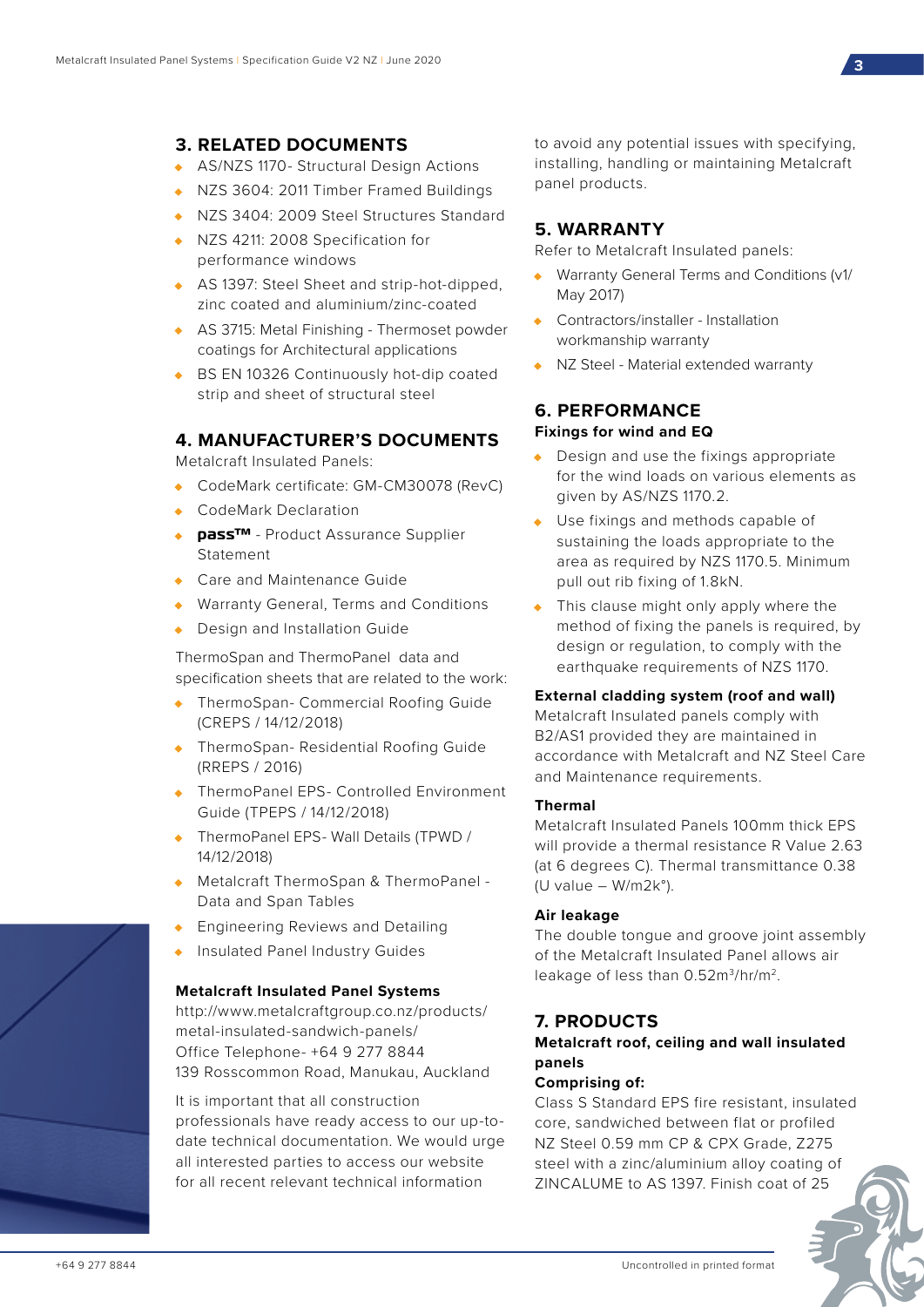microns of COLORSTEEL®, PermaGuard and Microban antibacterial.

The panels range is manufactured in thicknesses of 50 mm - 300 mm. The double tongue and groove joint on each edge provides a positive weathertight seal with no thermal bridging.

### **Assembly components**

- 40 x 40 x 1.6 mm aluminium angles
- Rivets 4.8 x 14.3 mm (ASM63.66) blind aluminium rivets
- 12 mm hold down base bolts
- $\bullet$  70 x 50 x 5 mm plate washers
- 10 mm mushroom bolts
- 14 gauge self-drilling screws with 25 mm steel washers
- Galvanised steel self-drilling self-tapping screws for locating support brackets and girts
- Steel bolts supplied by Metalcraft
- Flashings (custom made to suit the application) compatible with the panel selection
- Silicon sealant (Acrylic Holdfast) supplied by Metalcraft

### **Accessory components**

- Doors Insulated doors fitted with food safe composite plastic hinges and handles (supplied by Metalcraft)
- Windows Aluminium windows and doors complying with NZS4211 & NZS 3504

Use only accessories approved and supplied by Metalcraft Insulated Panel Systems. All attachments and fasteners to be compatible with the other elements of the panel system.

# **8. EXECUTION**

### **General installation**

All building work must be carried out by competent, experienced installers. The installers must have knowledge of the Metalcraft Panel System construction methods and have access to all relevant/recent Metalcraft Insulated Panel System technical information. All/any ambiguities should be in the first instance referred to the designer.

### **Metal finishes**

All metal finishes applied by applicators must be currently approved in writing by the coating manufacturer.

### **Touching up**

On-site touch up of factory-applied finishes is not to be permitted unless a trial repair is subsequently approved in writing. All other panels with a damaged finish should be replaced.

### **Delivery, storage and handling**

Take delivery, unload and handle pre-finished panels and materials in accordance with the Metalcraft Insulated Panel Systems stated requirements. Use only polystyrene or other soft packing when stacking panels. Store on site so that no damage will be done to the forms, materials, or finishes.

Reject and replace goods that are damaged or will not provide the required finish.

### **Protection**

Avoid distortion of panels or assembly components and accessory components during transit, handling and storage. Prevent pre-finished surfaces from rubbing together. Prevent contact with mud, plaster and cement, or with dissimilar metals. If panels are to be stored on site for extended period of time cover the packs to protect from weather.

### **Do not use**

Do not use adhesive tape, film, papers, or sprayed protective coatings, or masking tape, which might become bonded after exposure to sun or weather. Remove any temporary protection after installation. Remove any protective coating residues immediately.

### **Galvanic corrosion**

Avoid run-off from any copper or brass systems, or unpainted lead flashings. Electrically isolate any large areas of stainless steel from the panel surface. Where dissimilar materials might be in contact, provide a separation barrier.

# **9. APPLICATION**

### **Installing panels**

Install panels in accordance with the drawings, stated design parameters, reviewed and approved shop drawings, approved prototypes and installation details. Co-ordinate with work of other sections. Consult and coordinate as necessary with installers of adjoining work, including door installations. Installation of the panel system must comply with NZBC E2/AS1.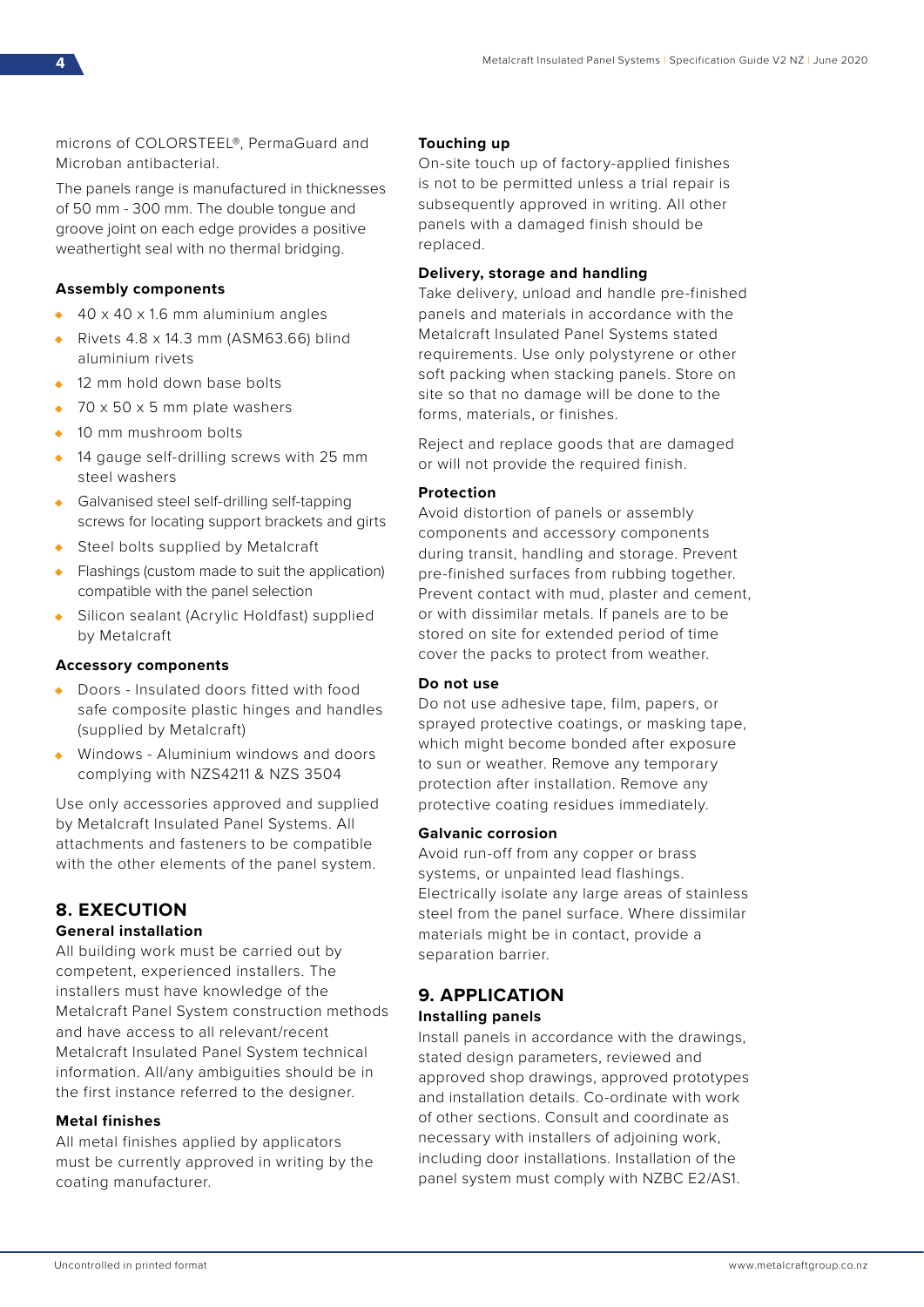### **Panel joint**

Metalcraft Insulated Panel Systems Z-Lock provides male/female joints to allow rapid and accurate panel installation. Apply neutral cure sealant to all roof panel joints < 6° to Metalcraft Insulated Panel Systems construction details.

### **Sealing**

Do not use metal implements for applying or tooling sealant. Extrude sealant into the joint, ensuring that all air is excluded. Tool the surface and remove any excess. All sealant joints to finish flush or slightly concave.

### **Penetrations**

Form penetrations to Metalcraft Insulated Panel Systems details. Use neoprene, silicone rubber, EPDM, aluminium or soft zinc to form flashing around penetration.

### **Door installation**

Install door into formed opening to Metalcraft Insulated Panel Systems details. Connect heated door sill cables to electrical connection.

# **Window installation**

Install windows into formed opening to Metalcraft Insulated Panel Systems details. Provide and fit flashings to NZBC E2/AS1.

# **10. COMPLETION**

### **Protection**

Protect all surfaces and finishes from damage as long as practicable, including the retention of all or any protective coatings provided by the panel manufacturer. Remove protective coatings, using only the methods required by the panel manufacturer.

### **Routine cleaning**

Carry out routine cleaning, including periodic removal all debris, unused and temporary materials and elements from the site.

Clean panel surfaces with soft, clean cloths and clean water and in accordance with the panel manufacturer's stated requirements. Finish with a clean squeegee. Do not use abrasive or alkaline materials, other than a mild abrasive cream used with a soft cloth to remove minor surface marking.

### **On completion**

Trade clean all panel surfaces to remove all marks, dust and dirt to enable a visual inspection of all surfaces at completion of the installation and again at contract completion.

# **11. INSULATED WALL & ROOF PANELS Type**

• ThermoSpan Insulated Roof Panel

• ThermoPanel Insulated Wall Panel

### **Insulated core**

Class S Standard EPS fire resistant **Width**

1100 mm (cover panel)

**Thickness** 50 - 300 mm

**R Value** 100 mm thick panel (R-2.63)

**External/internal cladding skin** 0.5 mm G300S Z275

**External surface profile**

Various ribbed profiles **Internal surface profile**

Various flat/baby corrugated profiles

**Exterior panel colour** COLORSTEEL® colour range on zinc/ aluminium alloy coating

### **Interior panel colour**

COLORSTEEL® colour range on zinc/ aluminium alloy coating.

Standard colour ranges are likely to be restricted, but special colours may be available for larger orders.

# **12. USEFUL LINKS**

• Information to help with the Design & Installation of the Metalcraft Insulated Panel System:

### **Design & Installation Guide**

• For compliance information on Metalcraft Insulated Panel System: **pass™**

### **[CodeMark: GM-CM30078](https://www.building.govt.nz/assets/Uploads/building-code-compliance/certifications-programmes/product-certification-scheme/product-certificate-register/metalcraft-insulated-panel-system.pdf) (RevC)**

- Information on the maintenance of Metalcraft Insulated Panel System refer to: **[Maintenance](http://www.metalcraftgroup.co.nz/about-us/metalcraft-insulated-panel/) [Environmental categories](http://http://d1ki6btnkpblpf.cloudfront.net/26318/environmental_categories_nz-steelb.pdf)**
- Our warranty for Metalcraft Insulated Panel System refer to: **[Warranty](http://www.metalcraftgroup.co.nz/about-us/metalcraft-insulated-panel/)**

**More information: [www.metalcraftgroup.co.nz](http://www.metalcraftgroup.co.nz/products/metal-insulated-sandwich-panels/)**